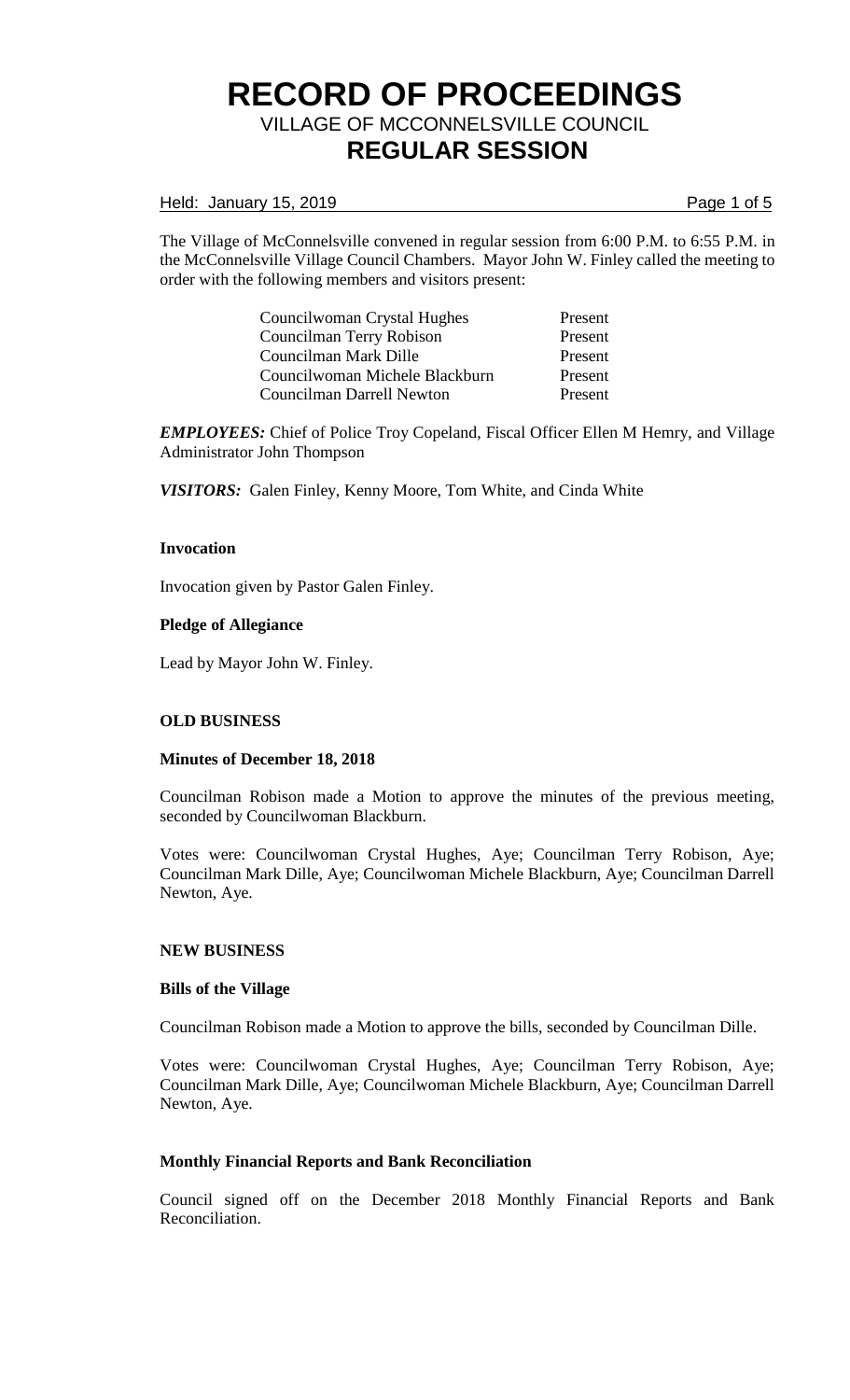Held: January 15, 2019 **Page 2 of 5** 

## **Mayor John W. Finley**

Mayor read his state of the village address. (See attached).

Mayor Finley reported December Income Tax receipts as \$30,410.46. Mayor Finley reported December Parking Meter receipts as follows: Fines - \$470.00; Meters - \$1,752.95 for a total of \$2,222.95. Mayor Finley reported December Mayor's Court receipts as follows: Village - \$5,218.00; Morgan County Treasurer - \$34.50; Treasurer of State – \$989.50 for a total of \$6,242.00.

Mayor Finley noted that Rhett Matheney was unable to be here this evening as he had a funeral out of town to attend. Mayor Finley stated Council could still go ahead and appoint him this evening; or, they could wait until the first meeting in February to do so.

Councilman Newton made a Motion to appoint Rhett Matheney as Councilman to finish Tom Bragg's position that he resigned from in December, seconded by Councilwoman Hughes.

Votes were: Councilwoman Crystal Hughes, Aye; Councilman Terry Robison, Aye; Councilman Mark Dille, Aye; Councilwoman Michele Blackburn, Aye; Councilman Darrell Newton, Aye.

The Motion carried.

Mayor Finley asked Council if they wished to have anything special for the Work Session regarding the Pool.

Councilman Dille stated he would like to see the Pool Manager, Teresa Brannon attend. All of Council agreed; Councilman Dille will get in contact with her.

## **Election of President Pro-Tem**

Councilman Newton nominated Councilman Robison.

With no other nominations the votes were: Councilwoman Crystal Hughes, Aye; Councilman Terry Robison, Aye; Councilman Mark Dille, Aye; Councilwoman Michele Blackburn, Aye; Councilman Darrell Newton, Aye.

Councilman Robison will be President of Council for the year 2019.

#### **Ordinance 18-28**

Mayor Finley introduced Ordinance 18-28, AN ORDINANCE TO ESTABLISH A CREDIT CARD POLICY COMPLIANT WITH THE NEWLY ENACTED PROVISIONS OF THE OHIO REVISED CODE.

Councilman Robison made a Motion to waive the third reading and place on emergency measure, seconded by Councilwoman Blackburn.

Votes were: Councilwoman Crystal Hughes, Aye; Councilman Terry Robison, Aye; Councilman Mark Dille, Aye; Councilwoman Michele Blackburn, Aye; Councilman Darrell Newton, Aye.

Councilman Dille made a Motion to adopt Ordinance 18-28 on emergency measure, seconded by Councilwoman Blackburn.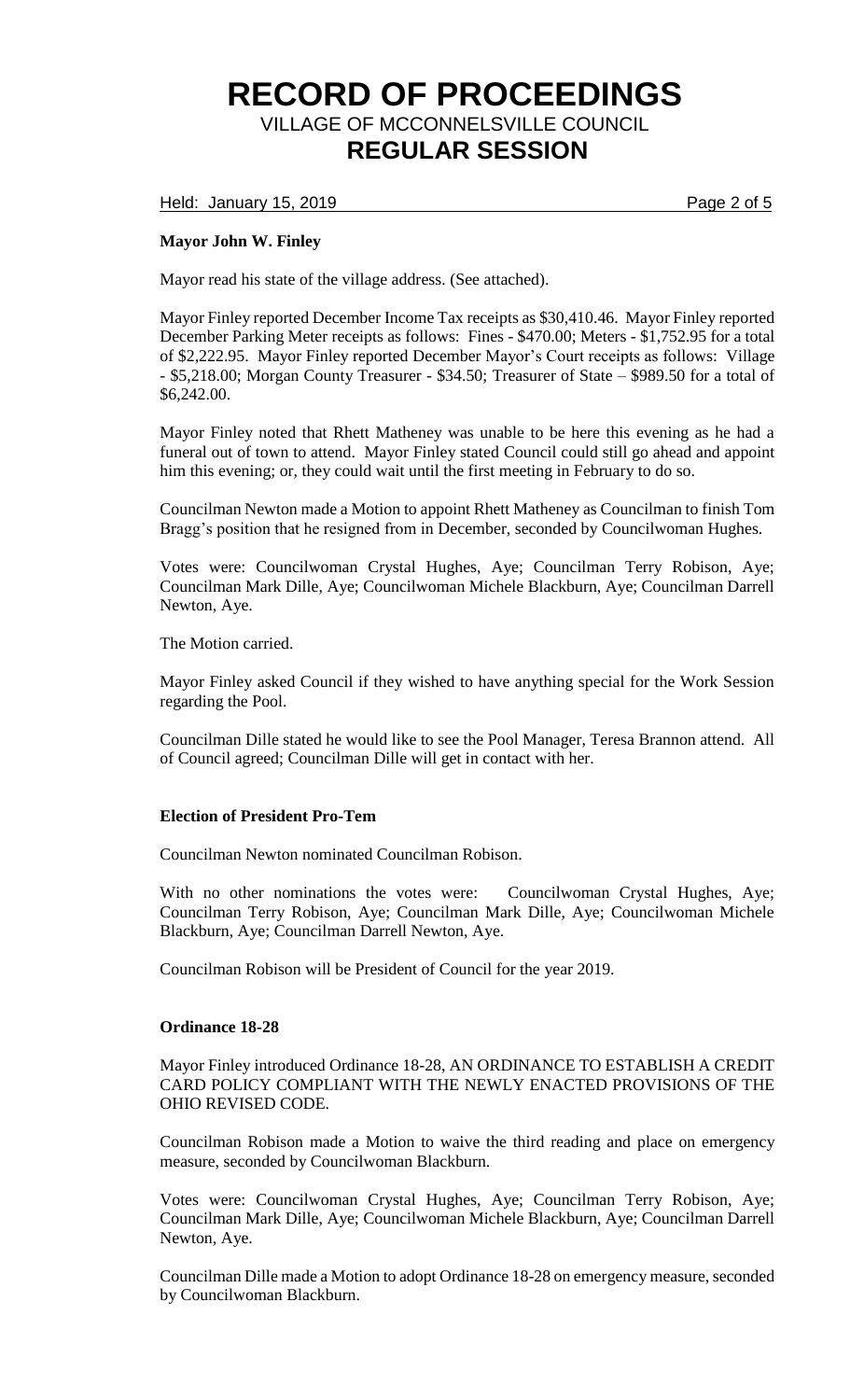### Held: January 15, 2019 **Page 3 of 5**

Votes were: Councilwoman Crystal Hughes, Aye; Councilman Terry Robison, Aye; Councilman Mark Dille, Aye; Councilwoman Michele Blackburn, Aye; Councilman Darrell Newton, Aye.

Ordinance 18-28 was duly adopted.

#### **Village Administrator John Thompson**

Village Administrator Thompson reported all water lines have been installed, except for those on the Hawk line.

Village Administrator Thompson reported the contractor at the Opera House is moving along.

Village Administrator Thompson reported he has sent in a grant application for Small Governments for the next phase of the sewer separation.

Village Administrator Thompson reported there has been three water breaks on the Main Line on Kennebec just above where we just replaced it. Village Administrator Thompson stated with that issue, he feels we need to replace the rest of the line up Kennebec. He will be presenting a Resolution to Council at the next meeting to finish replacing this water line. Village Administrator Thompson reported he met with the Engineers last week, they are going to get a price on the cost of the engineering for this project, and then we will get the cost of the project. He believes it will come in around \$300,000 for the line replacement and engineering fees.

Village Administrator Thompson reported the Engineers stated the manufacturing of the pipe for the handrails should be done by the end of this month and hopefully start the installation in February.

Village Administrator Thompson reported he passed out to Council the Sewer Budget for 2019.

Village Administrator Thompson reported we had to haul more sludge in 2018 as it could not be land applied due to weather conditions. We foresee the same issue this year until spring.

Village Administrator Thompson reported he has been contacted about the traffic hazard situation down at Maxwell's regarding entry into the drive-thru. He told them Council has discussed it; however, he would bring it to their attention again.

Mayor Finley stated the Committees are staying the same this year as last. He requested the Fiscal Officer to prepare the new chart for Council.

Mayor Finley requested the Streets and Alley's Committee to meet and discuss the extending of parking meters down Main Street and Maxwell's Drive-thru and bring back their recommendations to Council at the next meeting. Mayor Finley stated Past Councilman Bragg had spoken with the businesses and they wish to have them put back up.

#### **Chief of Police Troy Copeland**

Chief Copeland reported there are sixteen places for additional meters. Parking Attendant Chern was able to get the cost down from \$479 each meter to \$396; a savings of \$83 a meter. We would have to order twenty to get this break, making a total cost of \$7,939.30 and we would have four spare meters. This does not include the cost of the poles as we purchase them locally.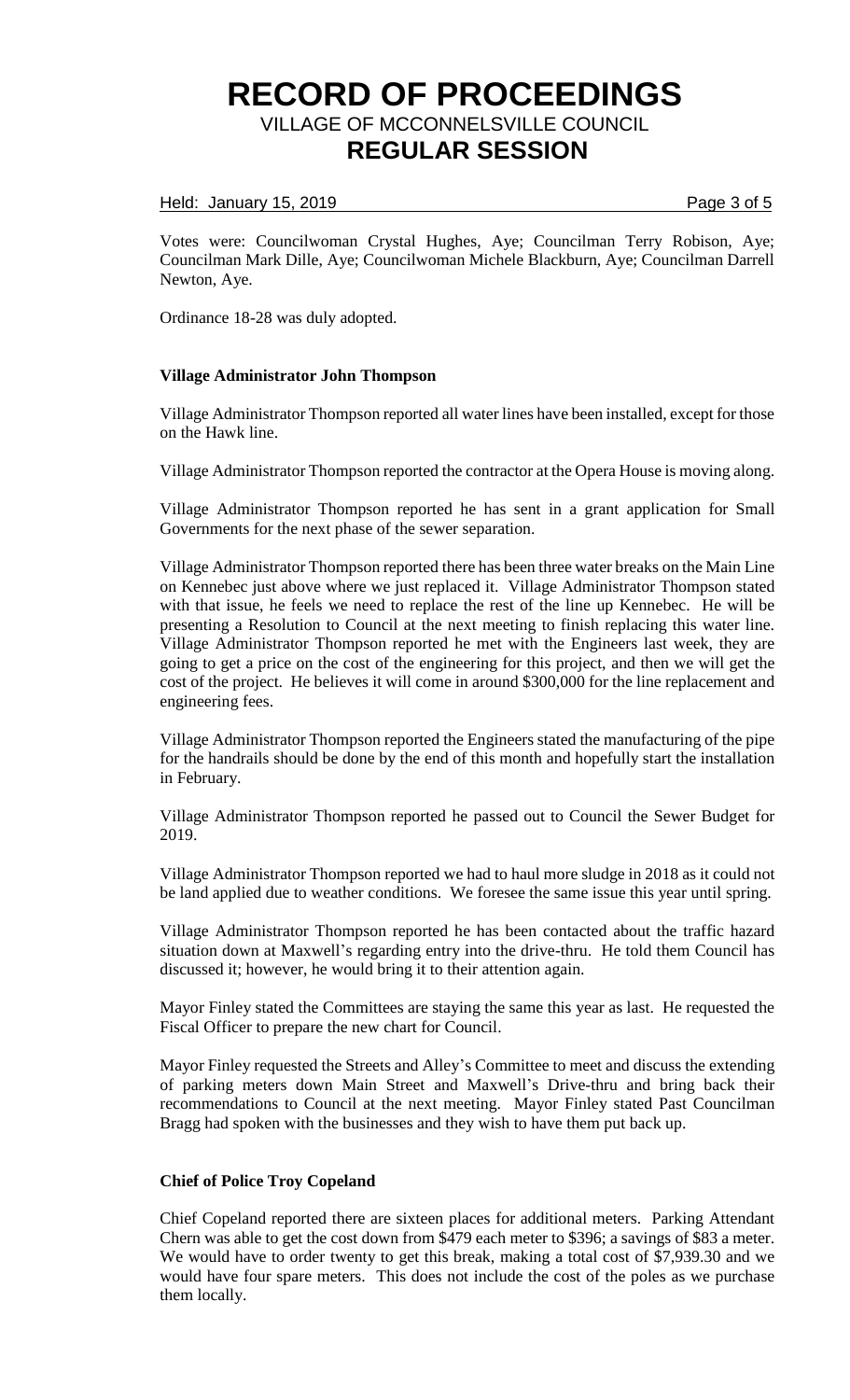### Held: January 15, 2019 **Page 4 of 5**

Mayor Finley stated he did not want to put Village Administrator Thompson on the spot; however, we have concerned citizen's attending this meeting this evening about the water/ice on Poplar Drive.

Village Administrator Thompson stated he told Foreman Bragg about it a few weeks ago and he was to put a trench down the wall.

The citizen's stated nothing appears to have been done, as it is no better.

Village Administrator Thompson stated he has an idea of how to help that area when they come in to pave the next time; unfortunately, all we can do at this time is salt the area. He knows of no way to keep it out of the road and we cannot work on private property; the water has to go to the street.

Mayor Finley questioned if the work order just had not been completed yet.

Village Administrator Thompson stated he thought it had been done, he would have to check into it and if it had not been done, he will see to it that it does.

## **Recreation & Buildings Committee**

Councilman Robison reminded everyone of the Work Session on January 22nd at 6:00 P.M. to discuss the Swimming Pool.

#### **Streets & Alley Committee**

Councilman Dille reported he was glad to see we are considering installing the sidewalks in our budget for 2019. He would like to have EZ Grout get an estimate on the cost of the handrails.

Village Administrator Thompson stated since this project will cost over \$50,000 he would have to bid it out.

It was noted the "Village sign" at the bridge would probably not be salvageable. The concrete base will have to be removed and when it comes off, it will probably destroy the sign. This sign is made out of Styrofoam like material and it is not very durable. There is already some damage to it from mowing.

## **Public Utilities Committee**

Councilwoman Blackburn thanked everyone for their work on the water breaks.

Councilwoman Blackburn stated she was having difficulty getting a Joint Meeting scheduled for the annual budgets due to the unavailability of Malta Councilman Griffin.

### **Late entrance of Guest to Meeting**

Anita Coffey entered the meeting at 6:50 P.M.